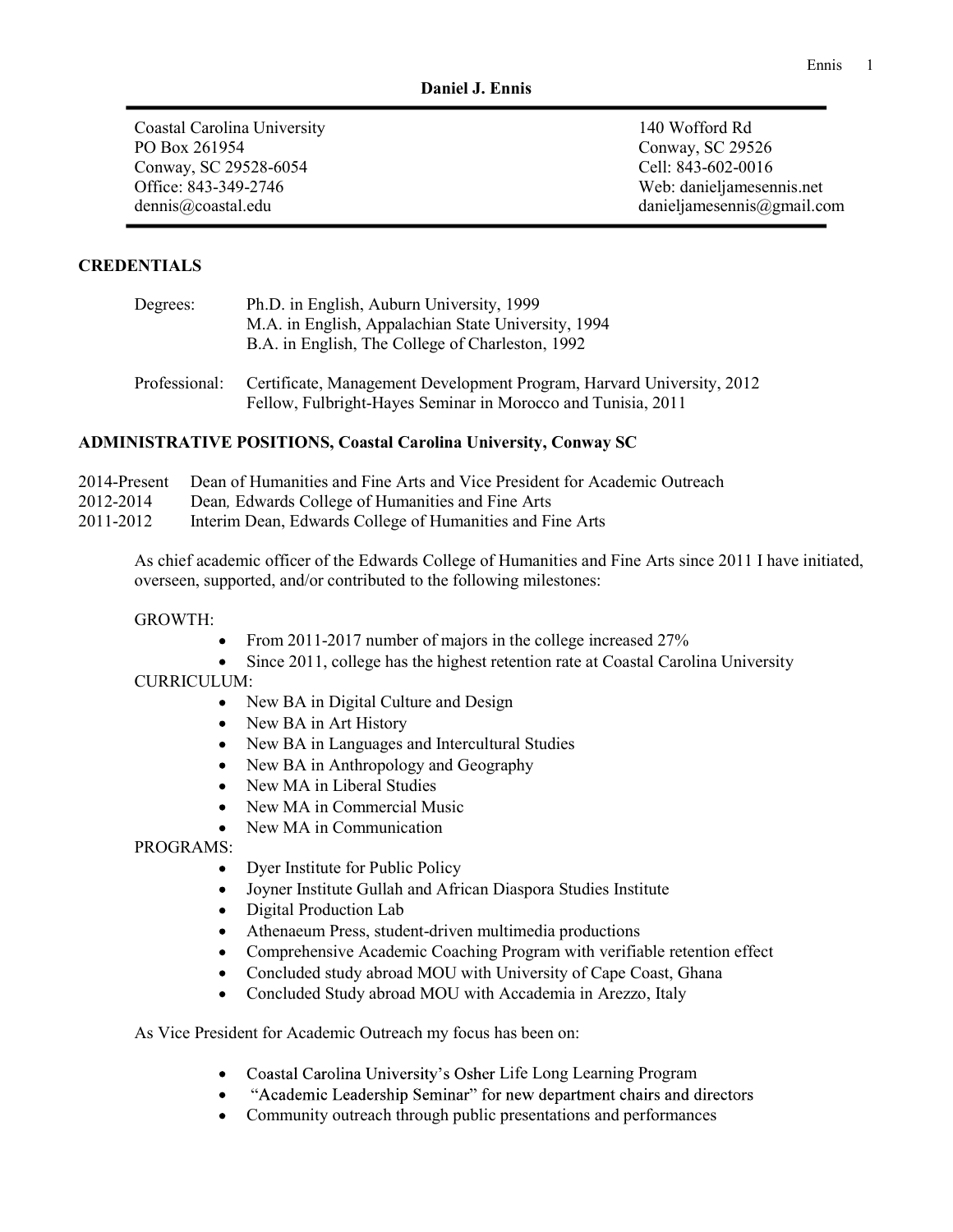| 2010-2011 | Interim Associate Dean, Edwards College of Humanities and Fine Arts<br>Oversight of curricular development process<br>٠<br>Coordination of college faculty credentialing for successful SACS review<br>$\bullet$<br>Point person on academic probation, suspension, and at-risk students                               |
|-----------|------------------------------------------------------------------------------------------------------------------------------------------------------------------------------------------------------------------------------------------------------------------------------------------------------------------------|
| 2007-2010 | Chair, Department of English<br>Creation of MA in Writing - first graduate degree in Humanities/Arts college<br>$\bullet$<br>Implementation of new core curriculum (revision of English elements of core)<br>$\bullet$                                                                                                 |
| 2005-2006 | <b>Interim Associate Dean, Edwards College of Humanities and Fine Arts</b><br>Oversight of curricular development process<br>$\bullet$<br>Certification of graduation applications and academic policy review<br>$\bullet$<br>Leadership and coordination of college instructional technology initiatives<br>$\bullet$ |
| 2001-2005 | <b>Co-Director, University Honors Program</b><br>Revised honors curriculum to align with NCHC best practices<br>$\bullet$                                                                                                                                                                                              |

## ACADEMIC POSITIONS, Coastal Carolina University, Conway SC

|           | 2008-present Professor of English               |
|-----------|-------------------------------------------------|
| 2004-2008 | Associate Professor of English (awarded tenure) |
| 1999-2004 | Assistant Professor of English                  |

### SELECT INTERNATIONAL EXPERIENCE

- 2017: Travel to Ghana, West Africa on behalf of Coastal Carolina University
- 2015: Travel to Italy and Greece on behalf of Coastal Carolina University
- 2015: Academic Presentation at the University of Rotterdam, The Netherlands
- 2011: Contracted by Auburn University to assist graduate seminar in archival research, London
- 2010: Program leader, Coastal Carolina University Oxford Program
- 2010: Academic presentation, The University of Plymouth, UK
- 2009: Program leader, Coastal Carolina University Oxford Program
- 2007: Program Faculty, Coastal Carolina University Amsterdam/Heidelberg/Paris Program
- 2006: Program Faculty, Coastal Carolina University Paris
- 2006: Academic presentation, University of Aberdeen, UK
- 2005: Planning faculty and participant, Maymester in Dublin

# HIGHLIGHTS OF SERVICE RECORD GROUPED BY AREA

### Administrative Service

Horry-Georgetown Technical College Advisory Committee for the AA /AS Program, 2018- Board of Directors, South Carolina Humanities Council, 2012- School Improvement Council, Academy for the Arts, Sciences and Technology, Horry County, 2011- English Language Arts Standards Joint Panel, South Carolina Department of Education, 2014-2015 Attendance Area Advisory Committee, Horry County Schools, 2010-2014 Advisory Board, Arts and Sciences, Horry-Georgetown Technical College, 2009-2010 Chair, English Comprehensive Program Review, Georgia Southwestern State University, 2007-2008

### Disciplinary Service

Treasurer, Southeast American Society for Eighteenth-Century Studies, 2007-2016 Travel Fellowship Committee, American Society for Eighteenth-Century Studies, 2013-2015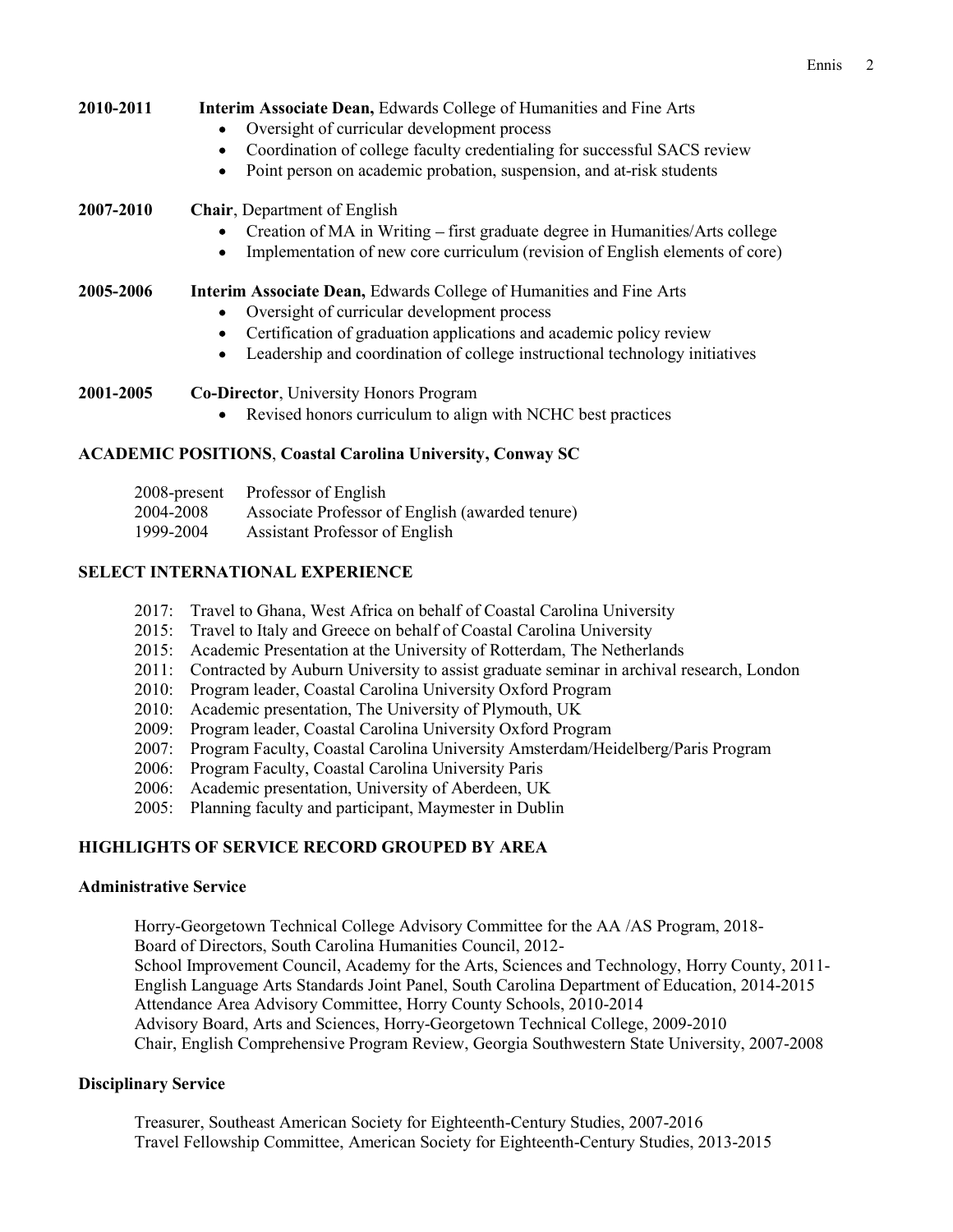Local Arrangements Coordinator, Southeast American Society for Eighteenth-Century Studies, 2005, 2013, Executive Board, Southeast American Society for Eighteenth-Century Studies, 2003-2005

#### Chaired Hiring Committees

Provost Search Committee, Coastal Carolina University, 2013-2014 Interim Provost Search Committee, Coastal Carolina University, 2013 Search Committee, Chair of Department of Foreign Languages, 2009-2010 Department of English Search Committee, Assistant Professor of World Literature, 2006-2007 Search Committee, Assistant Professor of English - Poetry, 2004-2005

#### Faculty Governance Prior to Deanship:

President, Coastal Carolina University American Association of University Professors, 2009-2010 Parliamentarian, Coastal Carolina University Faculty Senate, 2009-2010 Vice President, Coastal Carolina University American Association of University Professors, 2008-2009 Chair, Ad Hoc Faculty Work Load Committee, 2008-2009 Coastal Carolina University Ad Hoc Faculty Manual Revision Committee, 2007-2009 University Promotion and Tenure Committee, 2006-2007 University Task Force on Faculty Work, 2002 College of Humanities and Fine Arts Faculty Work Task Force, 2001 Senator, Coastal Carolina University Faculty Senate, 1999-2002

### PUBLICATIONS

#### Edited Collections

- Under Review: The World, and All the People in It: Essays on the Eighteenth Century in Memory of Annibel Jenkins. Co-edited with E. Joe Johnson. Newark: University of Delaware Press.
- Impresario: Richard Brinsley Sheridan in Political and Cultural Context. Co-edited with Jack DeRochi. Lewisburg: Bucknell University Press, 2012.
- Prologues, Epilogues, Curtain-Raisers and Afterpieces: The Rest of the Eighteenth-Century London Stage. Co-edited with Judy Slagle. Newark: University of Delaware Press, 2007.

### Monograph

Enter the Press Gang: Naval Impressment in Eighteenth-Century British Literature. Newark: University of Delaware Press, 2002.

#### Refereed Scholarly Articles and Chapters in Peer-Reviewed Collections

- "Fighting for Britain, Fighting for America: West African and African American Soldiers in World War II." Proceedings of the Conference on Revisiting Africa and the Second World War. Cape Coast, Ghana. Forthcoming.
- "Poetic Honors" in The Oxford Handbook of British Poetry, 1660-1800. Edited by Jack Lynch. New York: Oxford University Press, 2016.
- "Christopher Smart, Mary Midnight, and the Haymarket, 1755," in Reading Christopher Smart in the 21st Century. Edited by Min Wild and Noel Chevalier. Lewisburg: Bucknell University Press, 2013.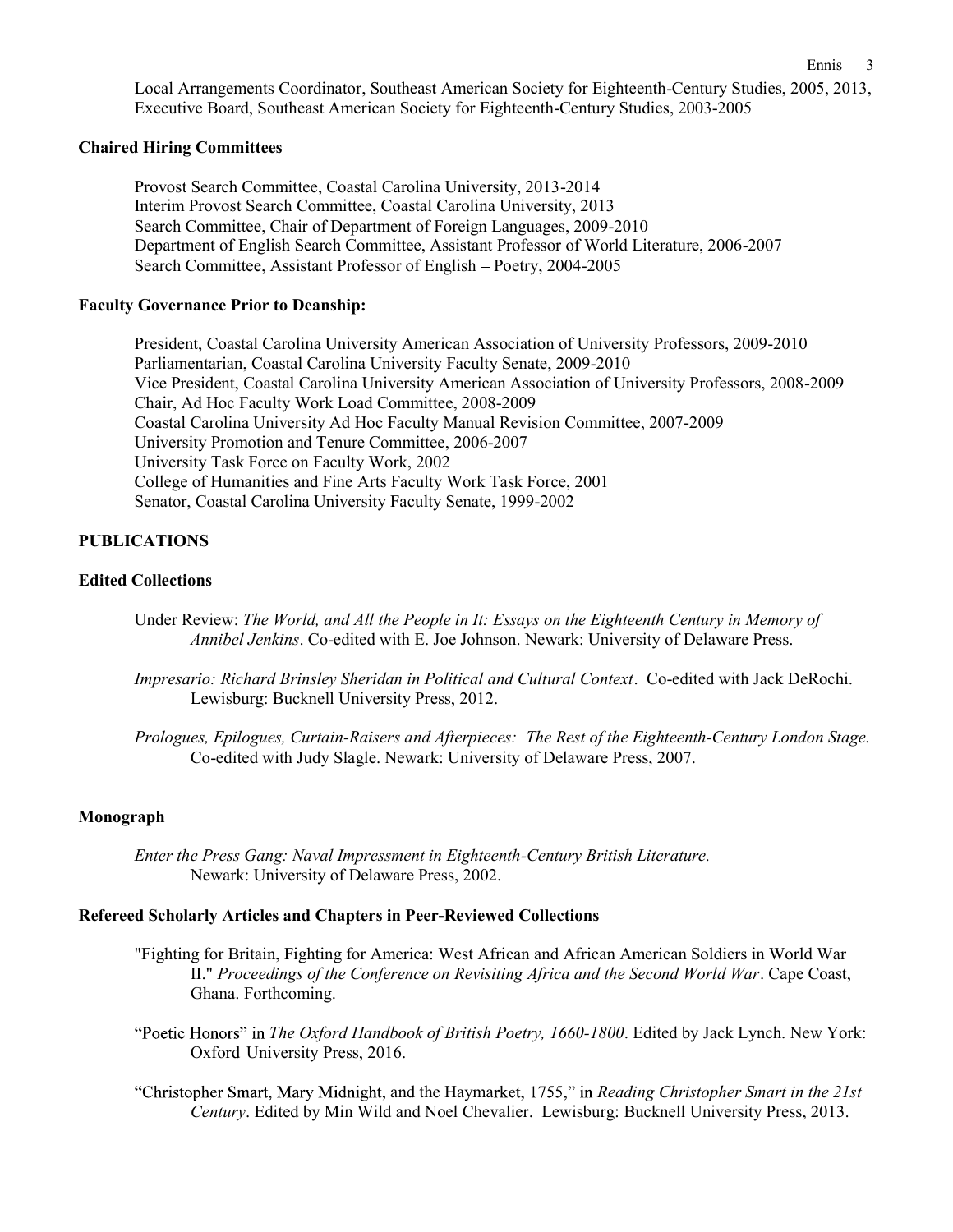- "Naumachia and the Structure of The Critic," in Impresario: Richard Brinsley Sheridan in Political and Cultural Context. Edited by Jack DeRochi and Daniel J. Ennis. Lewisburg: Bucknell University Press, 2012.
- "Gothic Remediation: The Castle of Otranto and The Monk," Co-Written with Kate Oestreich. CEA Critic, 74.1 (2011).
- "Byron in Ravenna: Laureate of Reform," *European Romanticism Review* 22.1 (2011).
- "Invasion of the Afterpieces: Richard Brinsley Sheridan and Frederick Pilon, 1778-79," in *Prologues*, Epilogues, Curtain-Raisers and Afterpieces: The Rest of the Eighteenth-Century London Stage. Edited by Daniel J. Ennis and Judy Slagle. Newark: University of Delaware Press, 2007.
- "Poetry and American Revolutionary Identity: The Case of Phillis Wheatley and John Paul Jones," Studies in Eighteenth-Century Culture 31 (2002).
- "Naval Impressment in Tobias Smollett's Roderick Random," Albion 32 (2000).
- "The Making of the Poet Laureate, 1730," The Age of Johnson 11 (2000).
- "Christopher Smart's Cat Revisited: Jubilate Agno and the Ars Poetica Tradition," South Atlantic Review (Winter 2000).
- "William Gilmore Simms and the Mexican War," The South Carolina Review (Spring 1999).
- "Tactical Victory: Dryden's Essay of Dramatic Poesy and the Battle of Lowestoft," Restoration and Eighteenth-Century Theatre Research 14 (Winter 1999).
- "Circles [Squared and Missing], Postmodernism, and Spectacle Theatre," Alabama English (Summer 1998).

### Reviews and Reference Works

- "Afterpieces" entry for the Wiley Blackwell Encyclopedia of British Literature, 1660-1789, edited by Jack Lynch. 2014.
- Review of Thomas Sheridan's Career and Influence: An Actor in Earnest in New Perspectives on the Eighteenth Century 9.1 (Spring 2011).
- Review of Evangelicals in the Royal Navy, 1775-1815 in Eighteenth-Century Studies 43.2 (Winter 2010).
- Review Essay "Rule Britannia: Recent Studies in 18th Century Naval History and Culture" in New Perspectives on the Eighteenth Century 5.3 (Spring 2008).
- Entries on the poets Samuel Henry Dickson and John Blake White and the playwright William Ioor for Southern Writers: A New Biographical Dictionary, edited by Joseph Flora et. al. Baton Rouge: Louisiana State University Press, 2006.
- Review of Criminality and Narrative in Eighteenth-Century England: Beyond the Law by Hal Gladfelder in The Age of Johnson: A Scholarly Annual Volume 15. New York: AMS Press, 2004.
- Review of Summer Theatre in London, 1661-1820 by William J. Burling in 1650-1850: Ideas, Aesthetics and Inquiries in the Early Modern Era Volume 8. New York: AMS Press, 2003.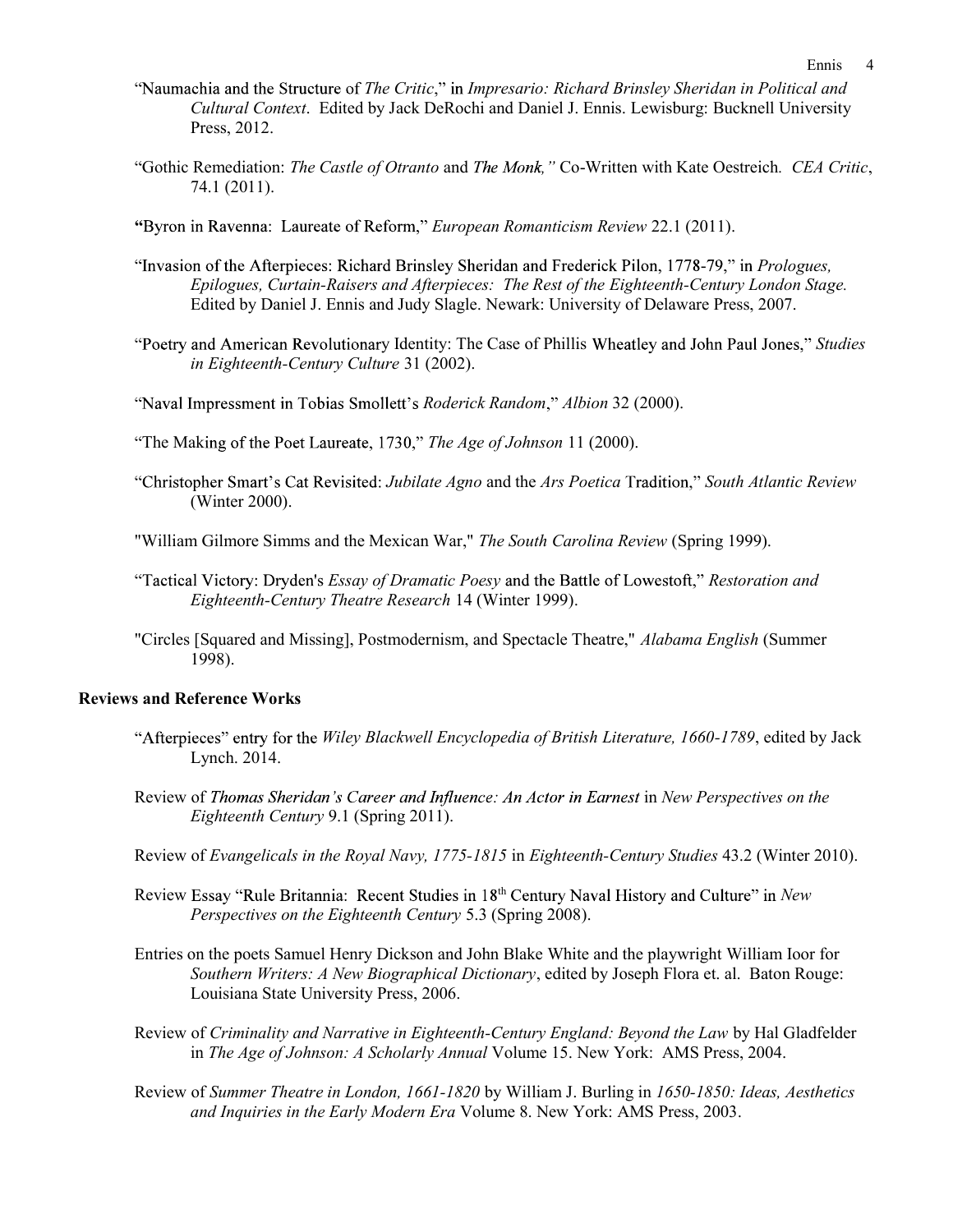Review of *Jonah's Promise* by Adam Sol in *Wind Magazine* 84/85 (Summer 2001).

- "Eighteenth-Century Drama," (essay-review) The Year's Work in English Studies 1997 (with Paula R. Backscheider and Diane Boyd).
- "Eighteenth-Century Drama,"(essay-review) The Year's Work in English Studies 1996 (with Paula R. Backscheider, Amy Muse and Nancy Naugle).

### Essays and Commentaries

"Frankenstein's FTE Memo," The Chronicle of Higher Education, March 5, 2013.

"Conference Session Question," Inside Higher Ed, July 5, 2011.

"The Last of the Tenure Track," The Chronicle of Higher Education, July 3, 2011.

"The Baron in Fact and Fiction," The Castine Visitor, Spring 2011.

"We Ignore The Economist," Inside Higher Ed, January 24, 2011.

"Contra Assessment Culture," Assessment Update, March/April 2010.

"End of the Business Simile," *Inside Higher Ed*, August 31, 2009.

"Specious Learning Outcomes," Academe: Bulletin of the American Association of University Professors. September 2008.

"Raising the Curtain." Abroad View Magazine. Fall 2007.

"The Bookman Cometh" The Chronicle of Higher Education. September 7, 2007.

"Strange Tales From The Trenches." [with Arne Flaten] The Chronicle of Higher Education. May 11, 2007.

"Ten Reasons You Need a Dramaturge," [with Sandi Shackelford] Southern Theatre 43 (2002).

## SELECT CONFERENCE ACTIVITY

### Presentations at National Meetings

- "The Galley and the Square Rigger: Competing Technologies and the Barbary Pirates" American Society for Eighteenth-Century Studies, Pittsburgh, PA, March 2016.
- "Producing Elizabeth Inchbald," American Society for Eighteenth-Century Studies, Williamsburg, VA, March 2014.
- "The Noble Savage Translated,' Reconsidering the Azakia Cycle" American Society for Eighteenth-Century Studies, Albuquerque, NM, March 2010.
- "Azakia and the Antiquarian: Thomas Rodd the Younger and 'The Ballad of Castanio and Azakia,"" Consortium on the Revolutionary Era, 1750-1850 , Savannah, GA, February 2009.
- "A Slight Inroad Upon Decorous Silence': Lord Byron as Laureate of Reform," American Society for Eighteenth-Century Studies, Atlanta, GA, March 2007.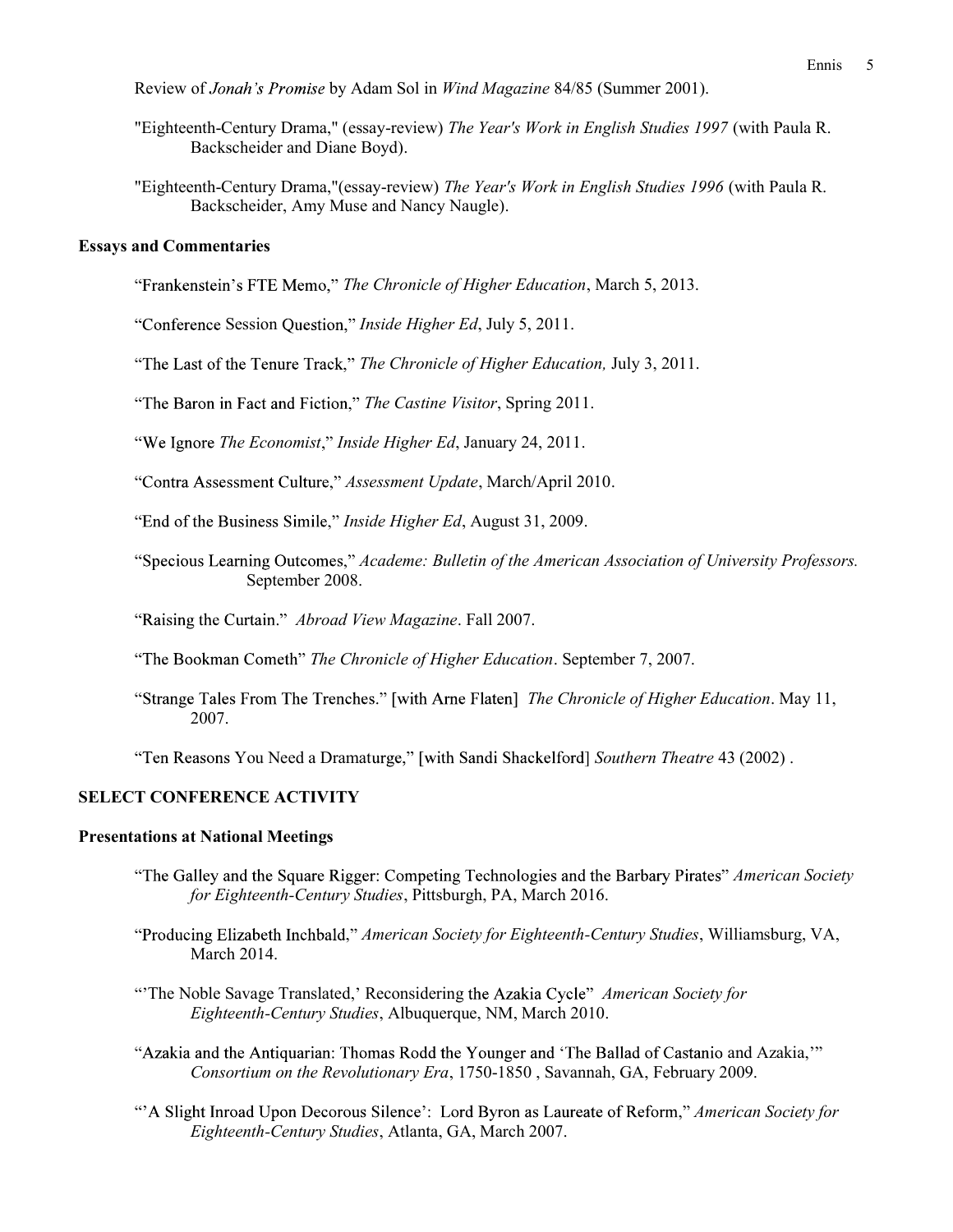- "Last Acts: The Retired Garrick as Writer, Mentor and Director," American Society for Eighteenth-Century Studies, Montreal, Quebec, April 2006.
- "That Fickle Harlot Fortune': Marriage and Morality in David Garrick's The Gamesters," American Society for Eighteenth-Century Studies, Las Vegas, NV, April 2005.
- "His Passing Worth': Samuel Butler's *Hudibras* and the Undergraduate Canon," American Society for Eighteenth-Century Studies, Boston MA, April 2004.
- "Invasion of the Afterpieces: Defending the Nation on the London Stage,  $1779$ ," American Society for Eighteenth-Century Studies, Colorado Springs, CO, April 2002.
- "Phyllis Wheatley, John Paul Jones and the Problem of American Revolutionary Identity," American Society for Eighteenth-Century Studies, Philadelphia, PA, April 2000.
- "The Medical Writings of Dr. James Lind and Royal Navy Reform," American Society for Eighteenth-Century Studies, South Bend, IN, April 1998.

## Presentations at Regional Meetings:

- "The Disappearing Dryden" Southeast American Society for Eighteenth-Century Studies, Decatur, GA, March 2012.
- "The Book, The Gothic, The Cyber: The Case of The Castle of Otranto" Southeast American Society for Eighteenth-Century Studies, Wake Forest, NC, March 2011.
- "Patriotic Vessels: Sheridan's Naval Spectacles and the End of The Critic" Southeast American Society for Eighteenth-Century Studies, Johnson City, TN, February 2010.
- "Patrick O'Brian's Aubrey/Maturin Novels and 'The Nelson Touch'" Southeast American Society for Eighteenth-Century Studies, Charlotte, NC, March 2009.
- "Oglethorpe, Wilberforce and the Rhetoric of Reform" Southeast American Society for Eighteenth-Century Studies, Auburn, AL, February 2008.
- "Henry Fielding's Last Play: The Fathers and the Late Eighteenth Century London Stage" Northeast American Society for Eighteenth-Century Studies, Dartmouth, NH, October 2007.
- "David Garrick, Thomas Sheridan and the Rhetoric of Performance, 1779" Northeast American Society for Eighteenth-Century Studies, Salem, MA, November 2006.
- "The Real Baron de Saint Castins" Southeast American Society for Eighteenth-Century Studies, Athens, GA, February 2006.
- "Christopher Smart: Cross-Dresser" Southeast American Society for Eighteenth-Century Studies, Savannah, GA, February 2004.
- "The Finished Picture of Dotage and Avarice': William Parsons at Drury Lane, 1779" Eighteenth-Century Scottish Studies Society, Charleston, SC, April 2003.
- "Misadventures in Distance Learning, or, King Lear in the Chatroom" Blue Ridge International Conference on the Humanities and Fine Arts, Boone, NC, April 2002.